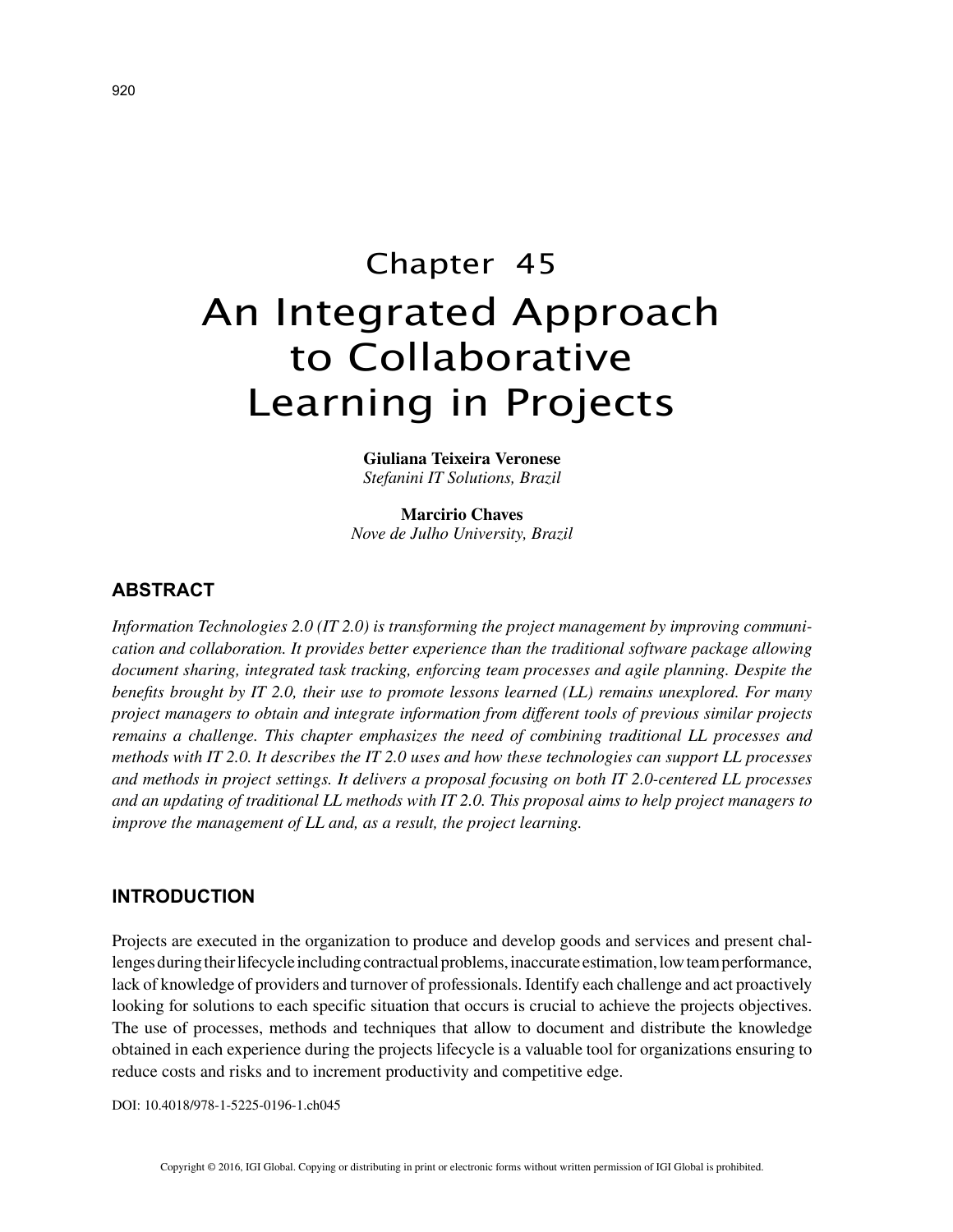*An Integrated Approach to Collaborative Learning in Projects*

Lessons learned (LL) is a well-known project management tool and can be defined as the learning gained during the process of performing a project. This learning should be usefully applied on future projects to promote the recurrence of desirable outcomes and to avoid or mitigate possible problems. Project managers used to have difficulties to manage LL during the project. Schindler and Eppler (2003) found that the main causes of the lack of documentation of LL on projects are time, motivation, discipline and skills. On the other hand, nine percent of the respondents were willing to contribute to the documentation due to the time and level of effort required. In this same vein, Petter and Vaishnavi (2008) found that 64% of participants in an experiment reported having learned from the documents filed by his peers. These data are encouraging to raise awareness about the management of LL in the project team.

To minimize the time and effort, web 2.0 tools (IT 2.0, henceforward, e.g. microblogs, blogs and wikis) can be an alternative to be explored. Emerging IT 2.0 and applications start to gain visibility and use by project managers to better support daily tasks and processes (Grace, 2009; Shang, Li, Wu, & Hou, 2011). Despite the use of IT 2.0 be broad in Project Management (PM) (e.g. creation of deliverables, status reports, 'great ideas' saved for later, standards and practices), this chapter focuses on their use to cope with LL. IT 2.0 need to be better grasped to store, capture, share and disseminate LL in a project. Although some projects successfully deal with LL, this subject remains being an appellant challenge to project managers, since as Polanyi (1966) stated 'we can know more than we can tell.' One of the issues approached in this chapter is to provide facilities to capture LL from the project team. The aim of this chapter is to present theoretical background about LL processes and methods and discuss how to use IT 2.0 to support LL in PM. Instead of using commercial and legacy LL systems such those listed by Weber et al. (2001), free IT 2.0 can provide a simple, easy and more efficient way to deal with LL.

## **USING INFORMATION TECHNOLOGY 2.0 IN PROJECTS**

The uses of IT 2.0 include supporting knowledge management, collaboration and communication, training, and innovation (Andriole, 2010). IT 2.0 have also the potential to complement, enhance, and add new collaborative dimensions to the processes of storing, capturing, sharing, disseminating and applying LL. Further, these technologies afford the advantage of reducing the technical skill required to use their features, allowing users to focus on the exchange of LL and collaborative tasks themselves without the distraction of a complex technological environment. The main IT 2.0 to be applied to PM and LL include wikis, blogs and microblogs, which are described in the following.

A *wiki* is a web application which allows people to edit content in collaboration with others. Wikis has been used to support creation and sharing of knowledge within communities in projects and organizations since at least ten years ago (Bean & Hott, 2005, Majchrzak, Wagner, & Yates, 2006, Wiewiora & Murphy, 2015). Wikis have unique features such as collaborative authorship, instant publication, versioning and simplicity of authorship. Grace (2009) highlights other advantages in the usage of wikis, including ease of use, central repository for information, tracking and revision feature, collaboration among organizations and solve information overload by e-mail. Parker and Chao (2007) emphasize their use to enhance the learning process. Wikis have been also used to support the following organizational processes: knowledge codification, communities of practice, interaction with third parties, information systems development and maintenance, management activities and organizational response in crisis situation (Lykourentzou, Dagka, Papadaki, Lepouras, & Vassilakis, 2012). One type of wiki widely used internally in a corporate context is Corporate Wiki (Grace, 2009). Majchrzak, Wagner and Yates